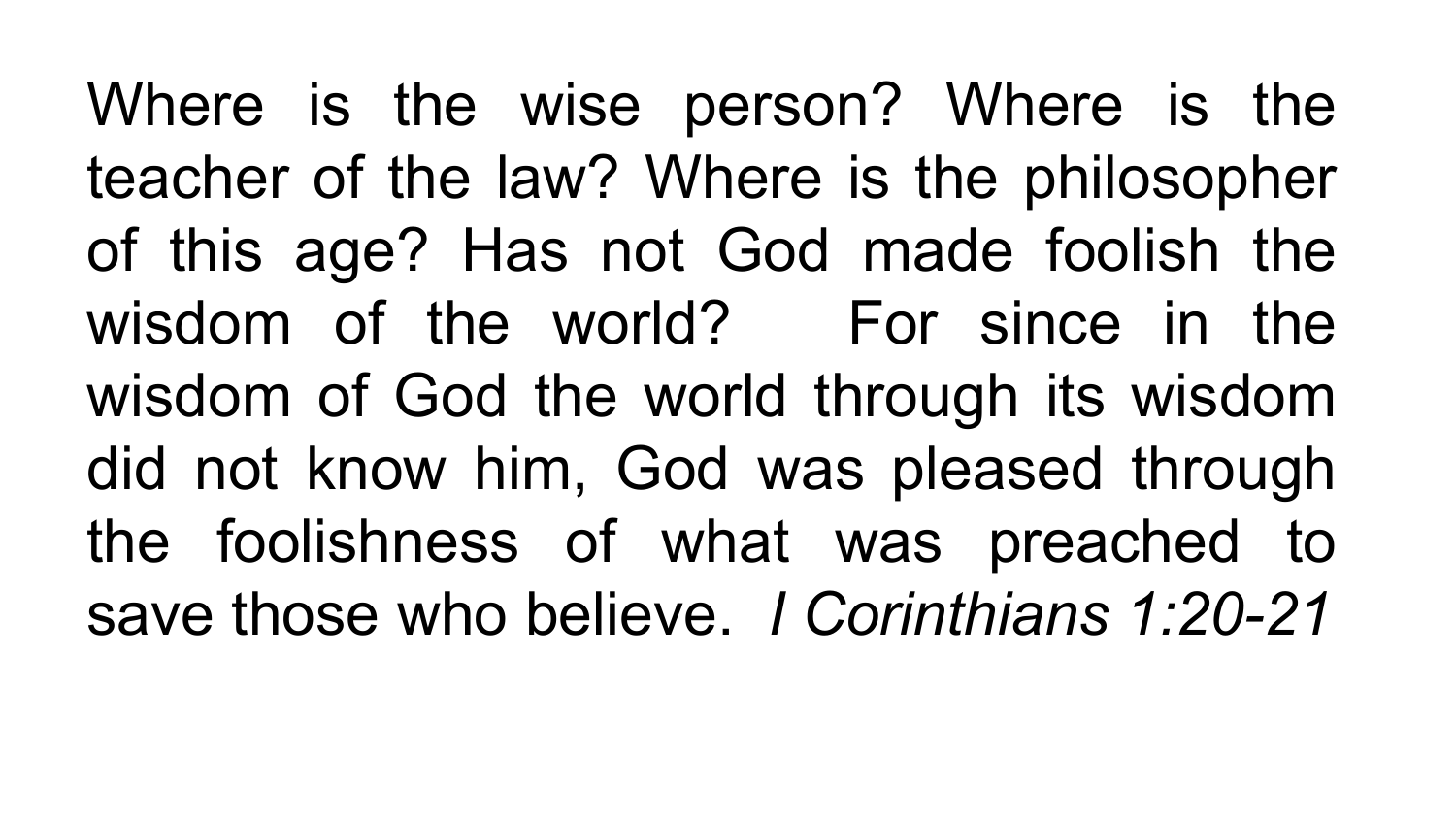We do, however, speak a message of wisdom among the mature, but not the wisdom of this age or of the rulers of this age, who are coming to nothing. No, we declare God's wisdom, a mystery that has been hidden and that God destined for our glory before time began. None of the rulers of this age understood it, for if they had, they would not have crucified the Lord of glory. *I Corinthians 2:6-8*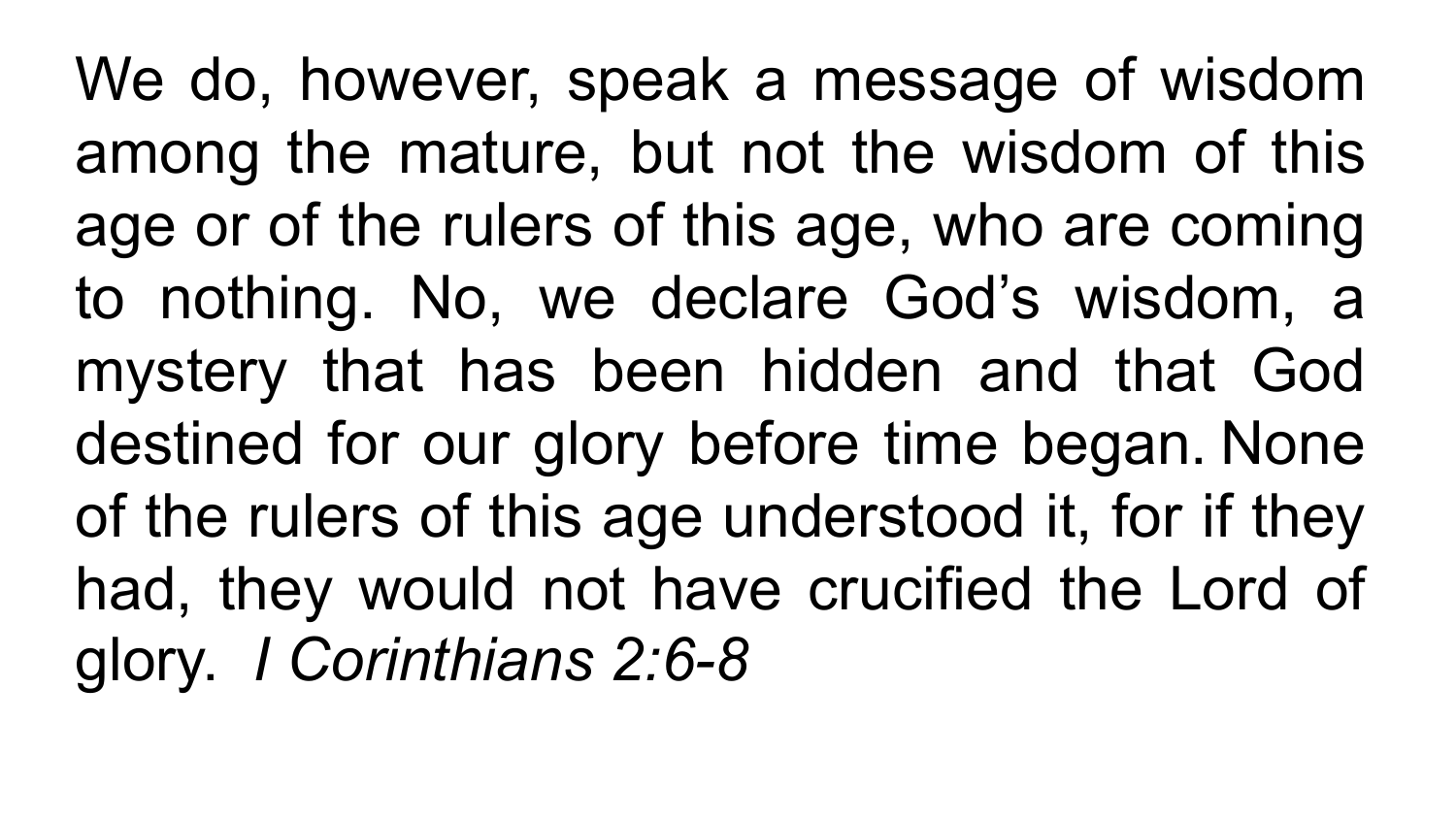Do not deceive yourselves. If any of you think you are wise by the standards of this age, you should become "fools" so that you may become wise. For the wisdom of this world is foolishness in God's sight. As it is written: "He catches the wise in their craftiness; and again, "The Lord knows that the thoughts of the wise are futile."

*I Corinthians 3:18-20*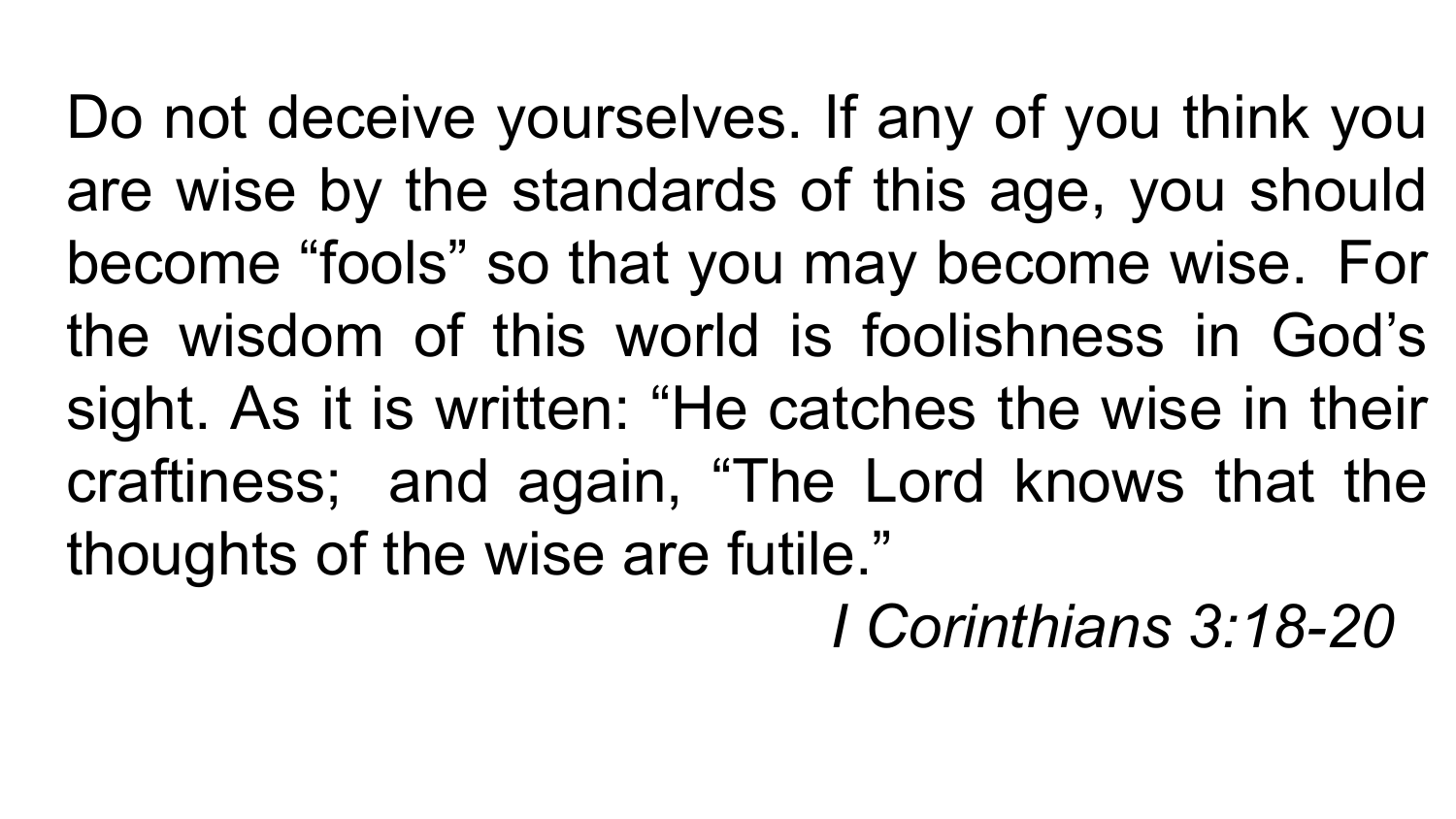See to it that no one takes you captive through hollow and deceptive philosophy, which depends on human tradition and the elemental spiritual forces of this world rather than on Christ. *Colossians 2:8*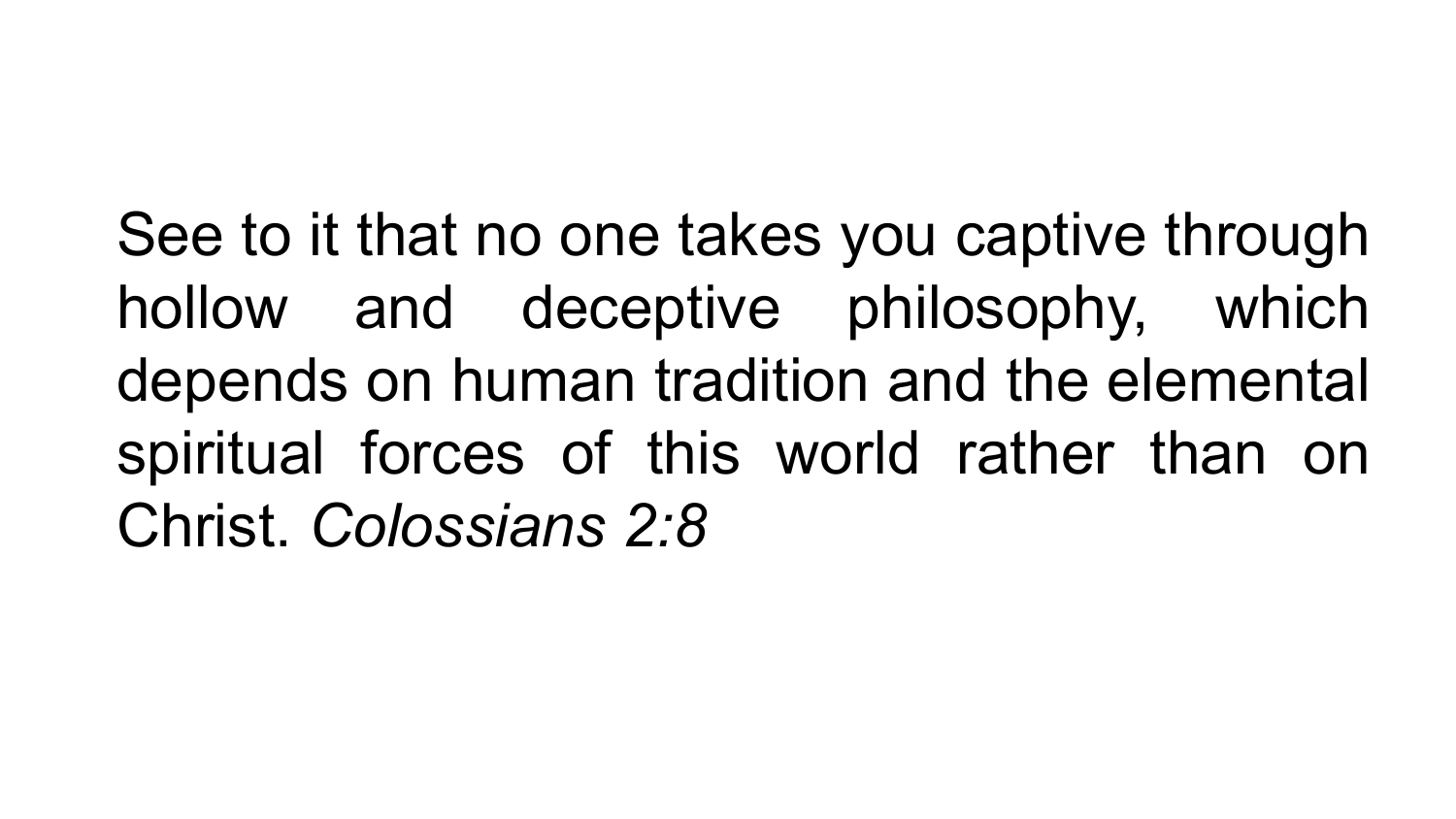# Wisdom = PERSPECTIVE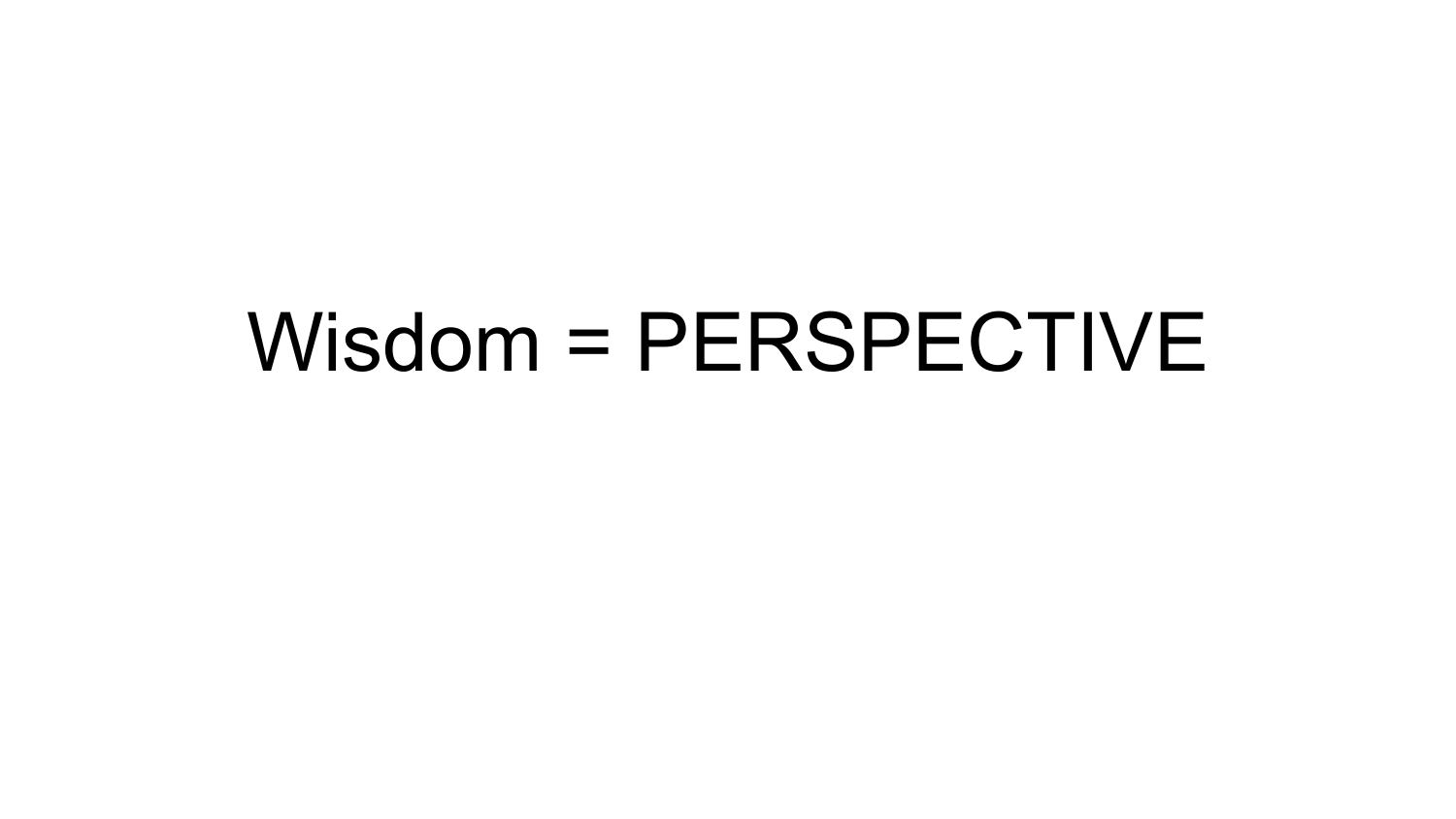#### **earthly > unspiritual** Refuses to **consider** or **care** about an unseen world, a future life or destiny.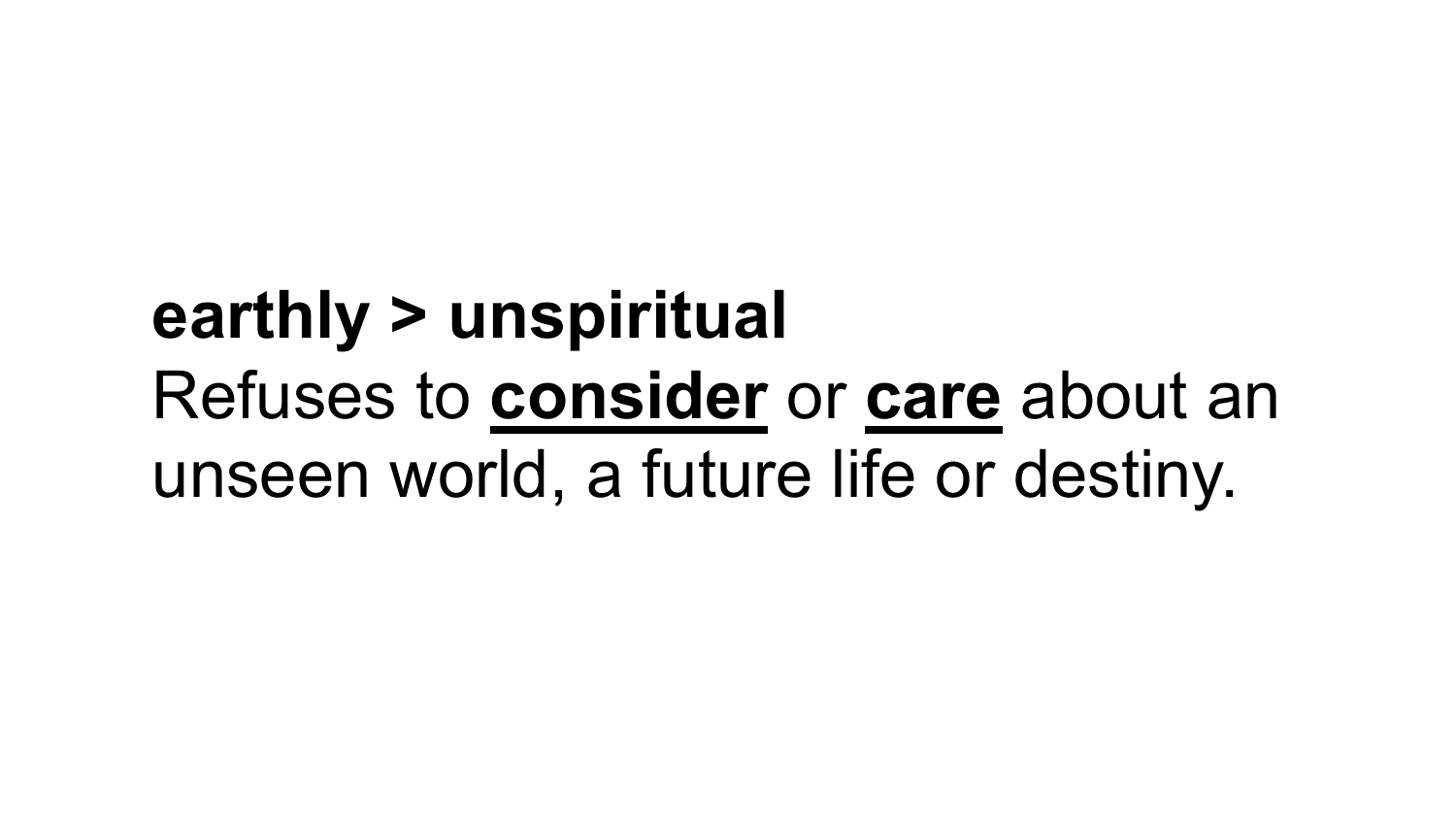#### "... Such wisdom is earthly, unspiritual, **from the devil**" *(3:15)*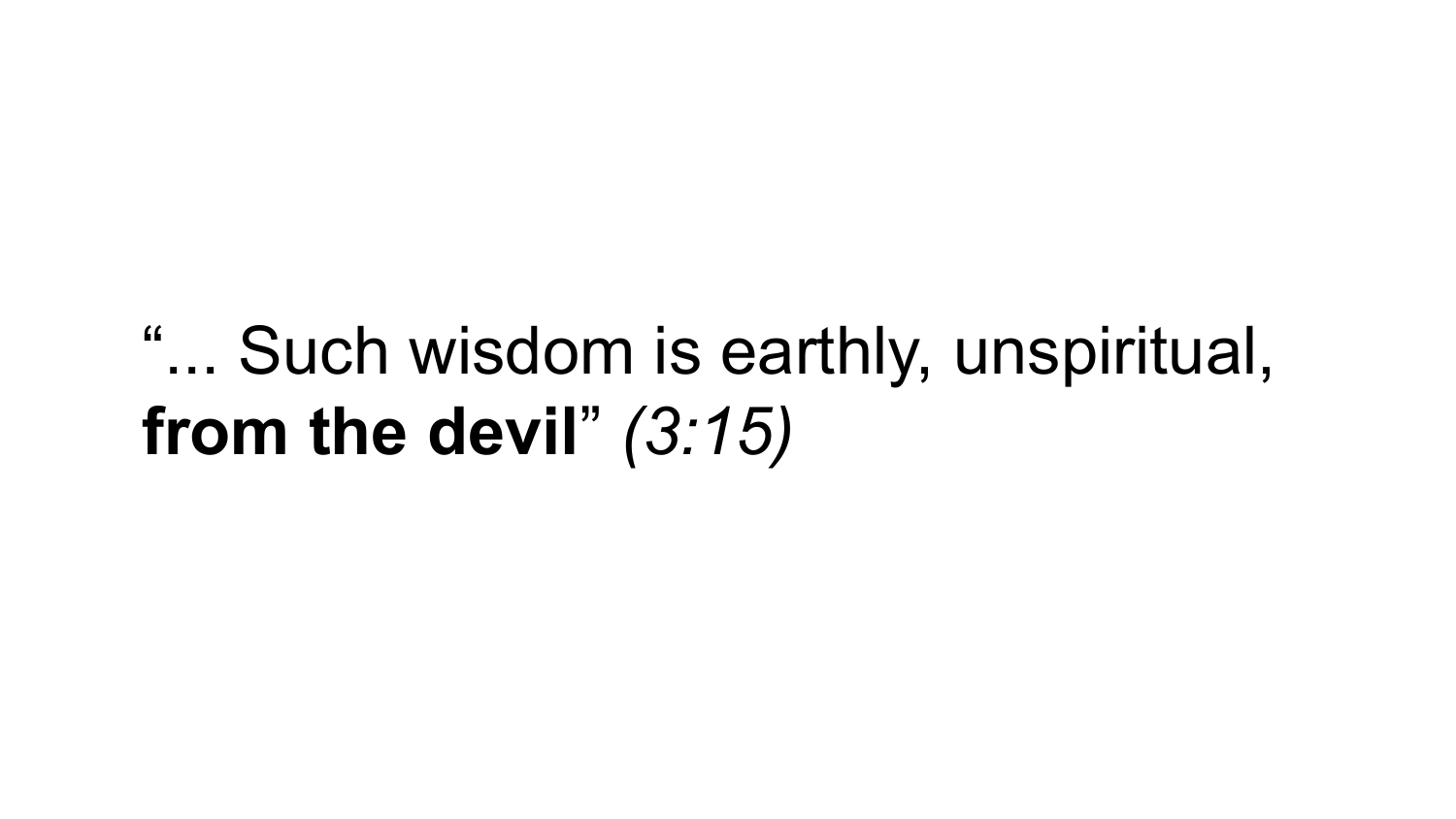### Ironically, this deception is the work of a "spiritual" being who is **invisible**, **rebellious**, and **evil**.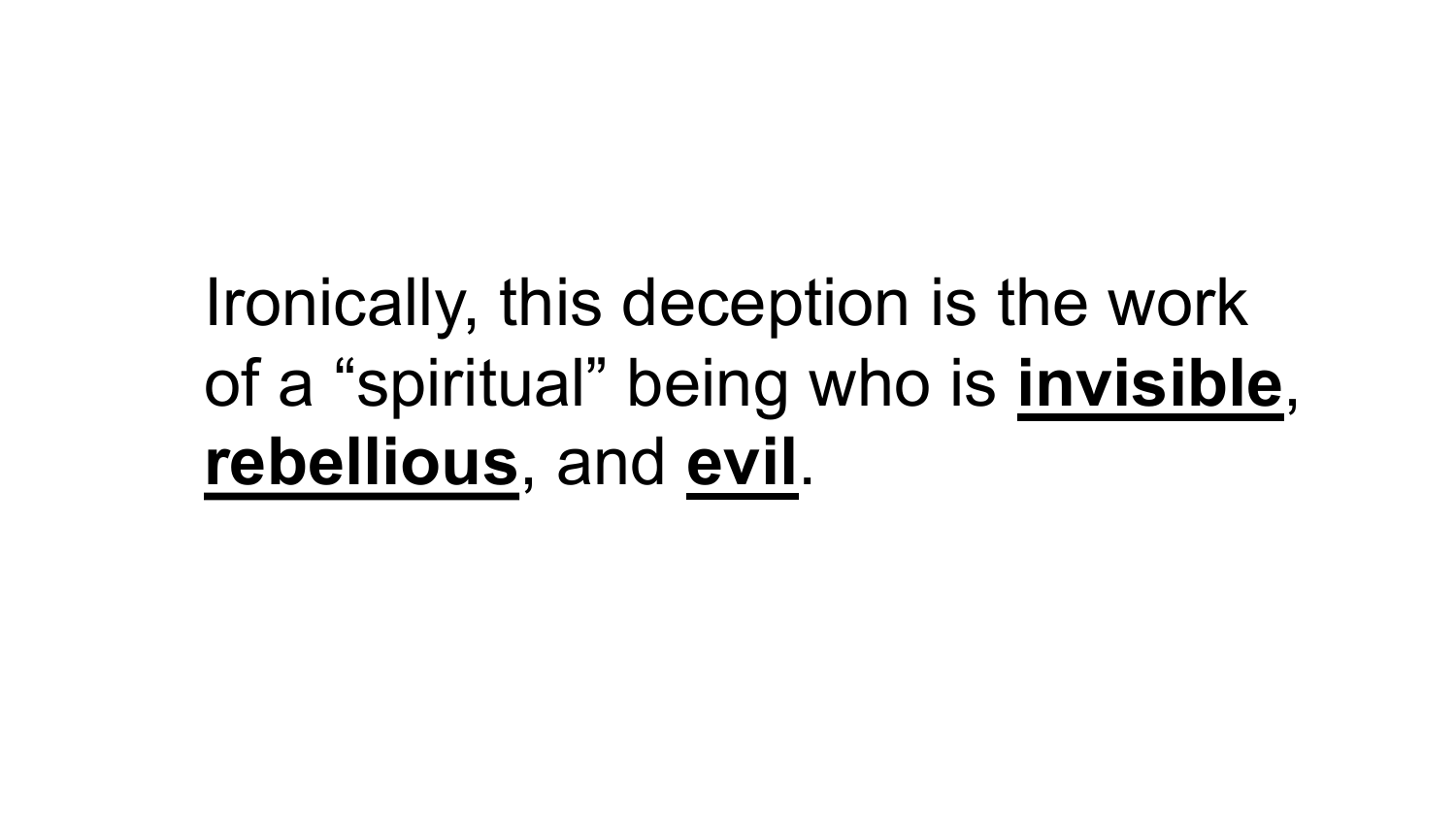# Implications of man's (earthly, unspiritual) "wisdom"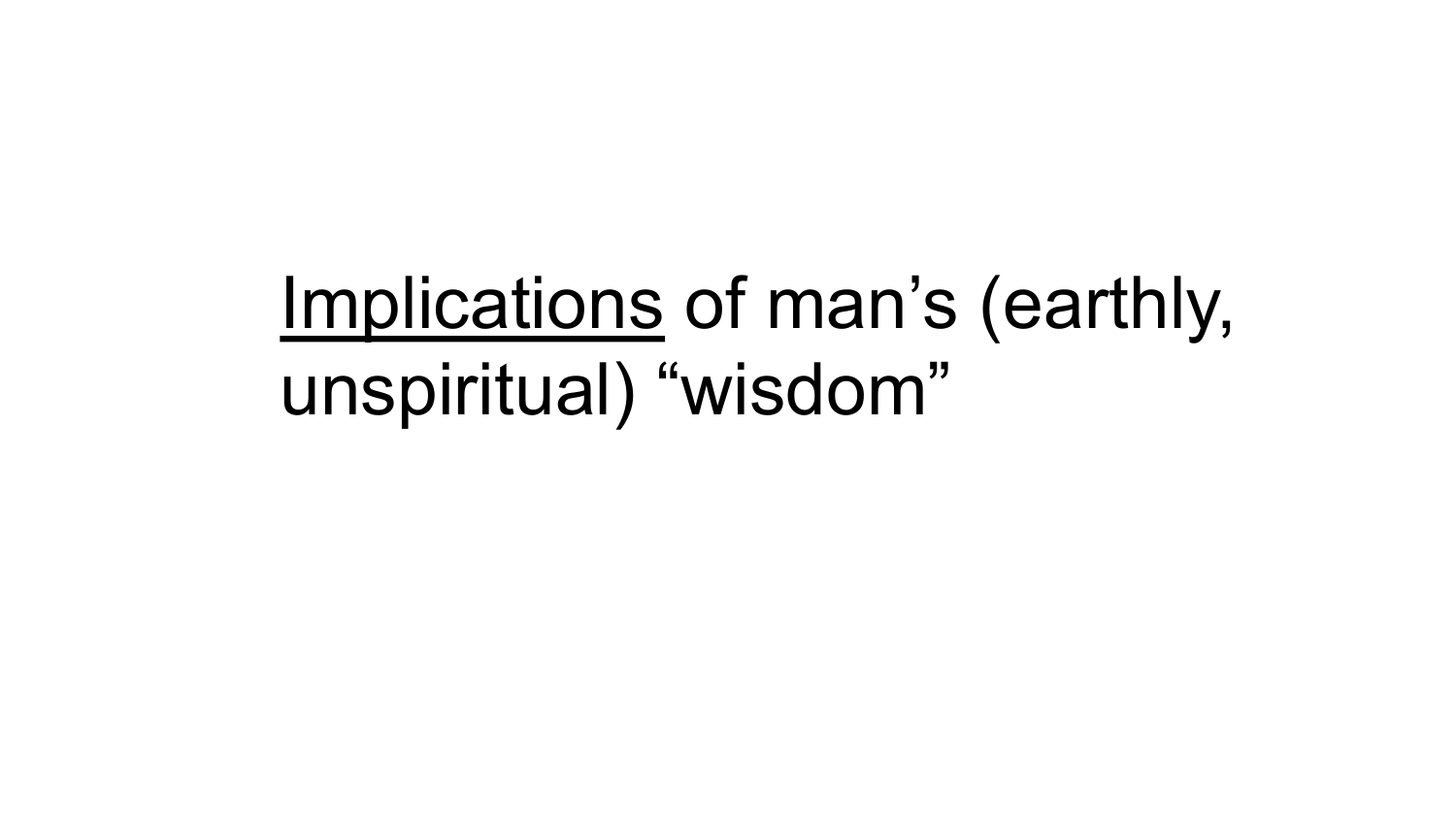#### ■ Existence or authority of God is unacceptable or unimportant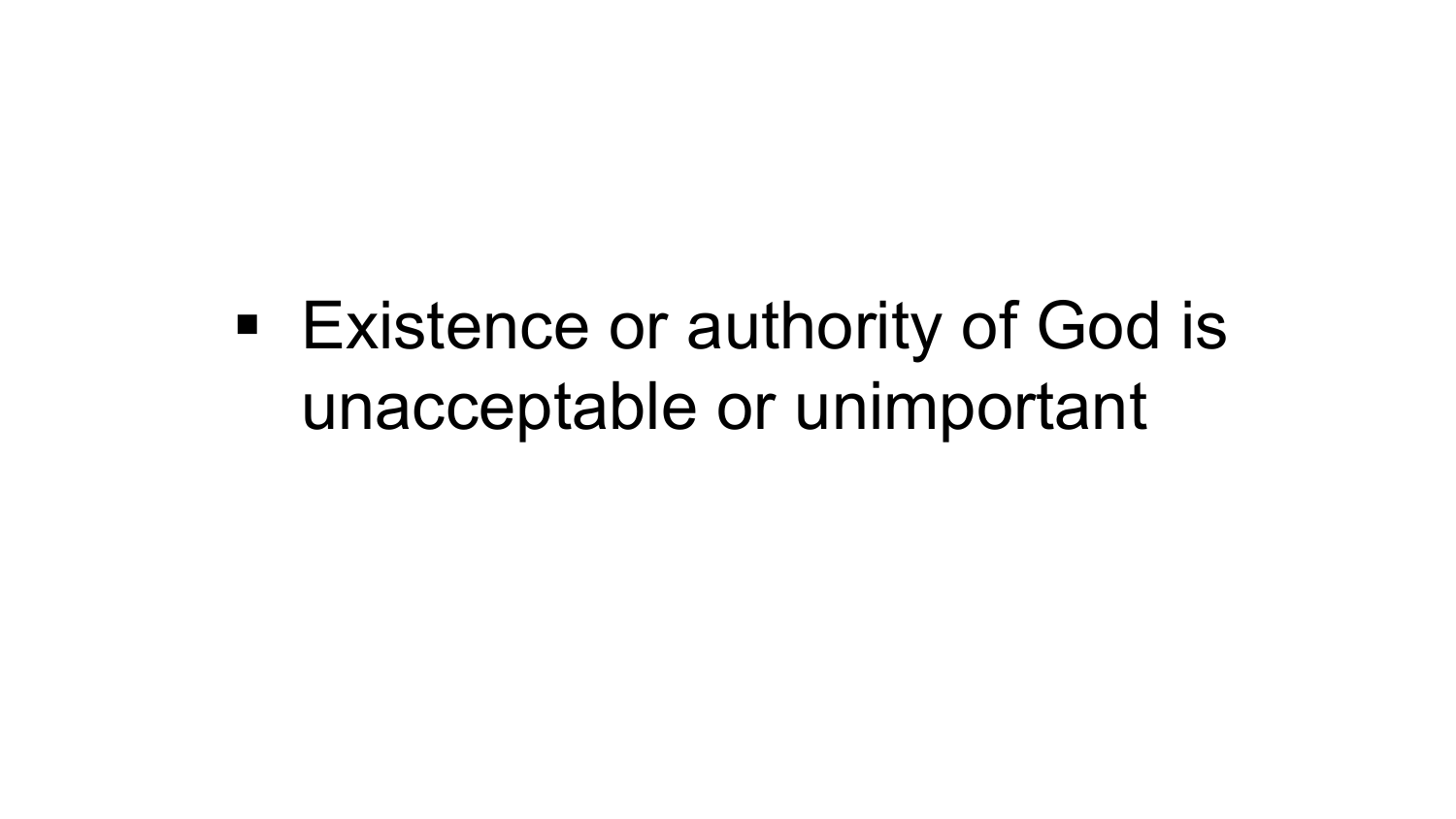### § Scripture carries no weight or influence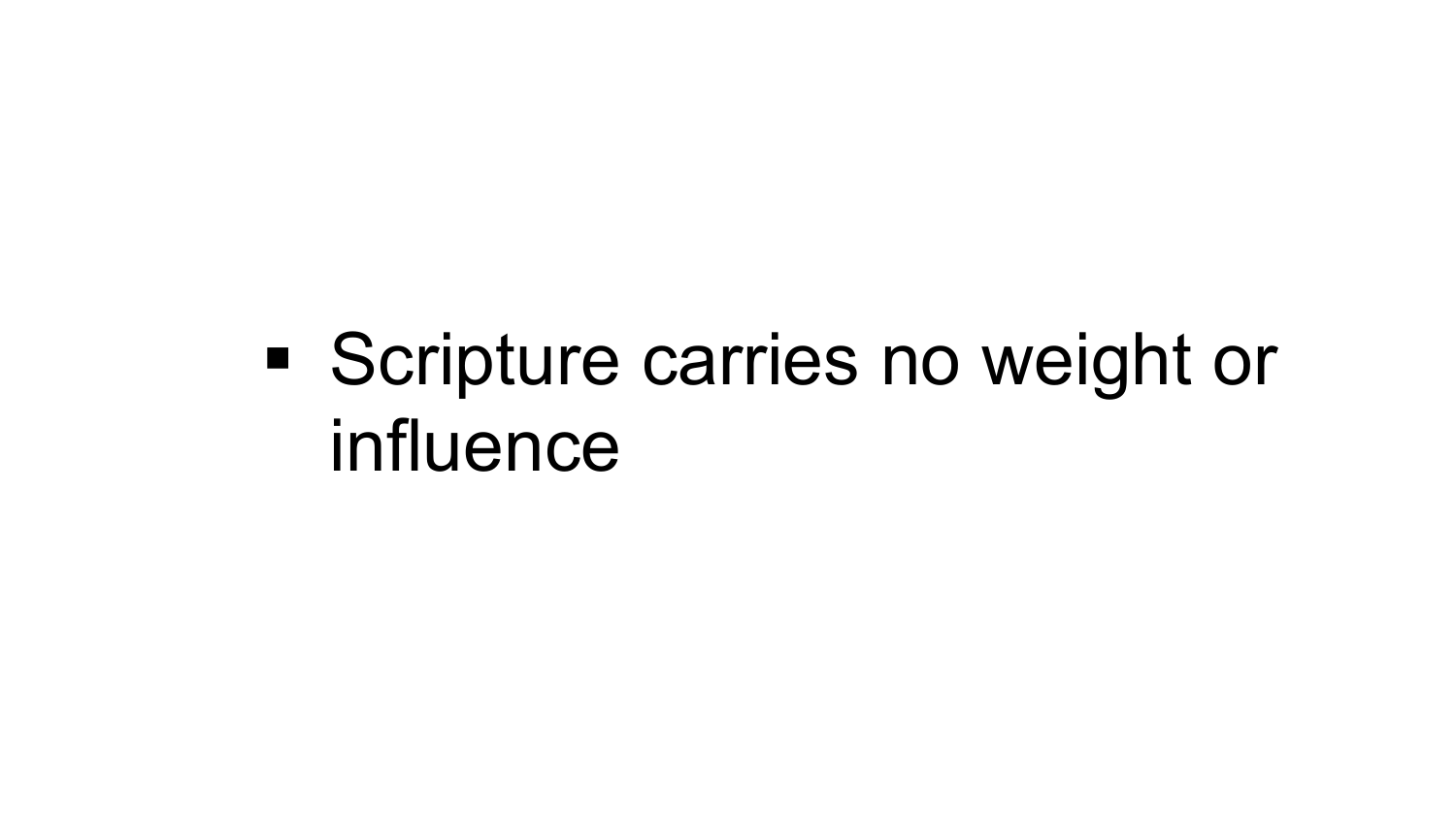# § Morality or ethics can only be cultural or personal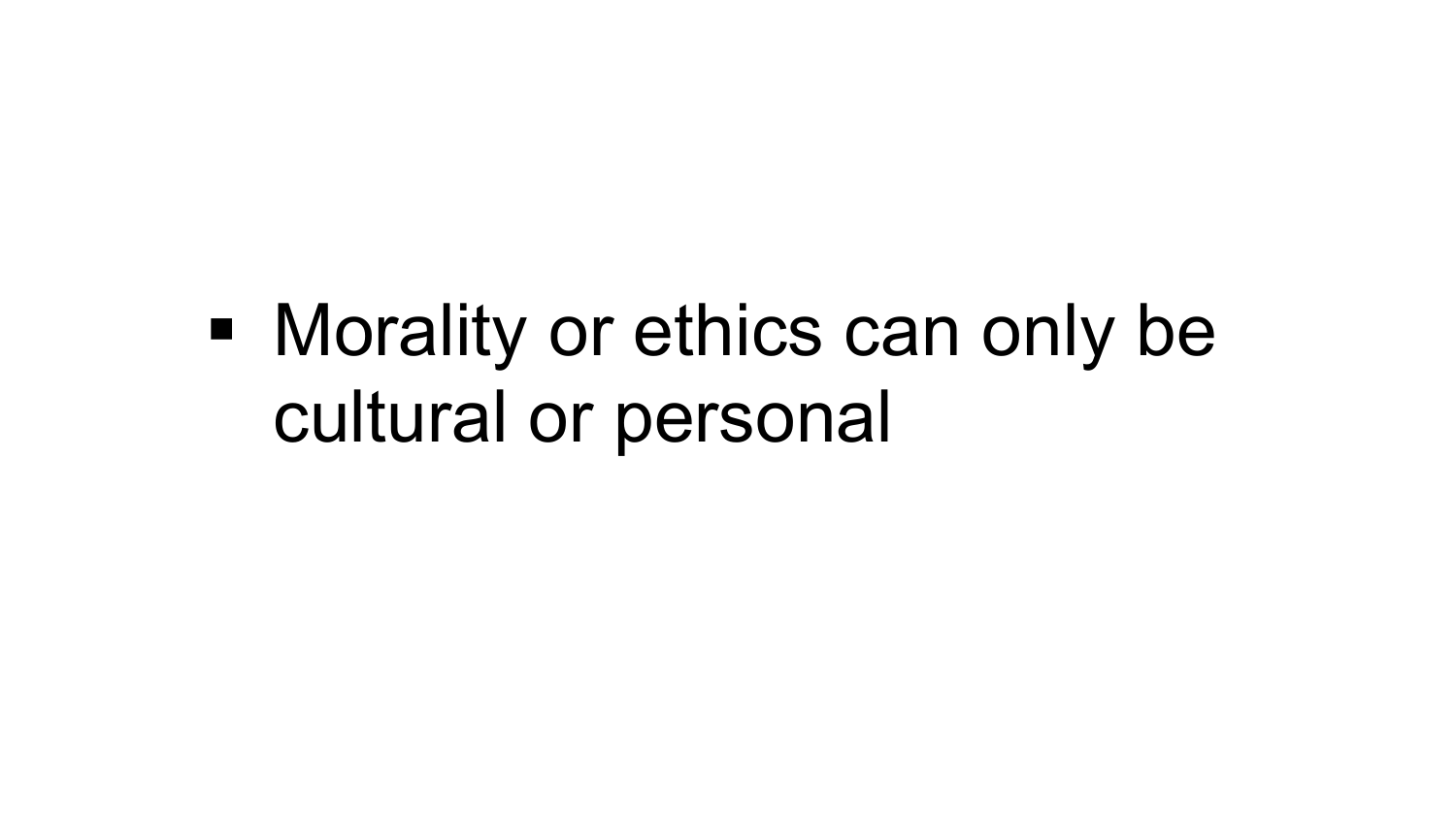### ■ "Right" is determined by "might" and I WILL BECAUSE I CAN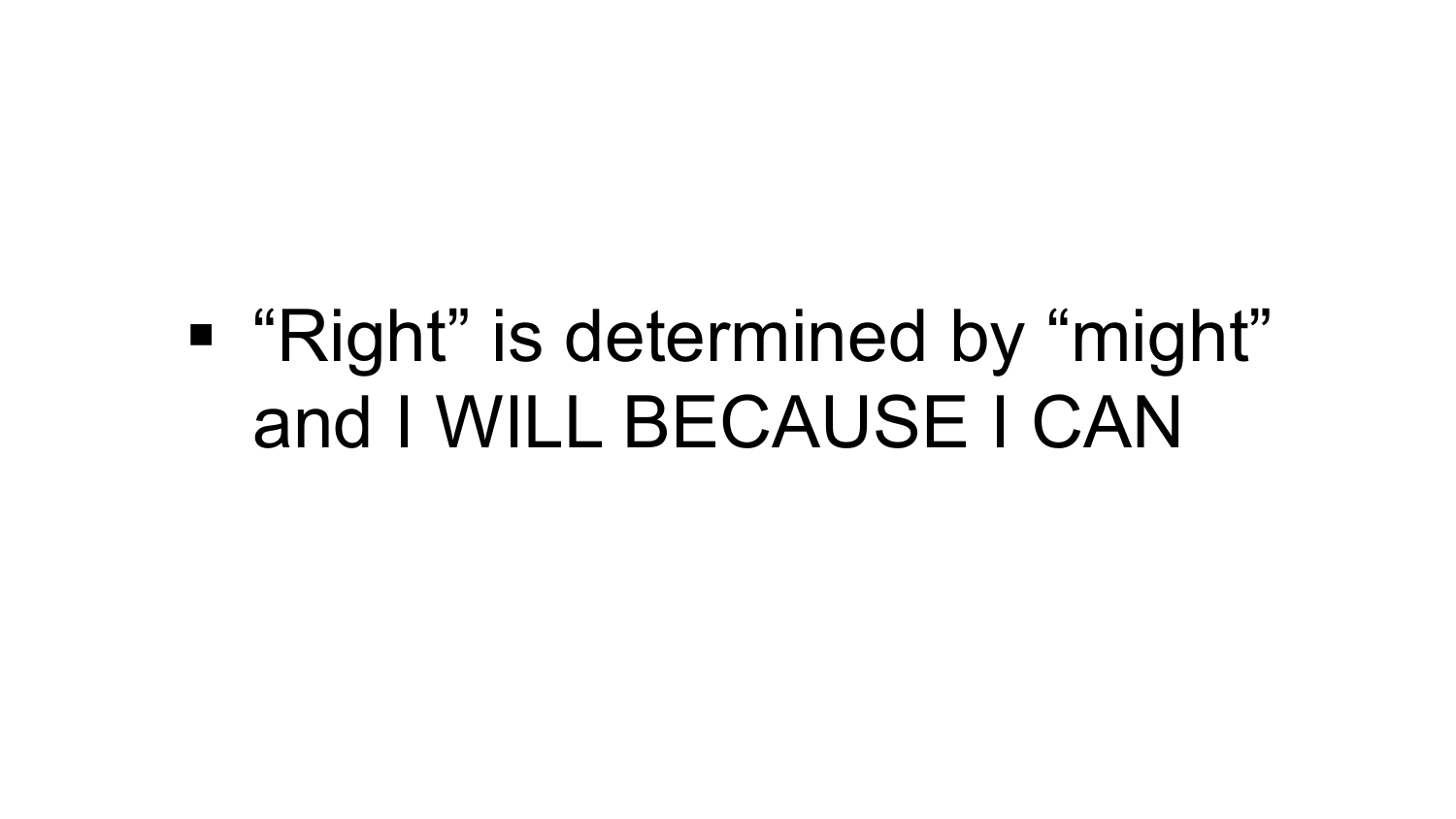# § Spiritual qualities are unimpressive while appetites of the flesh are prized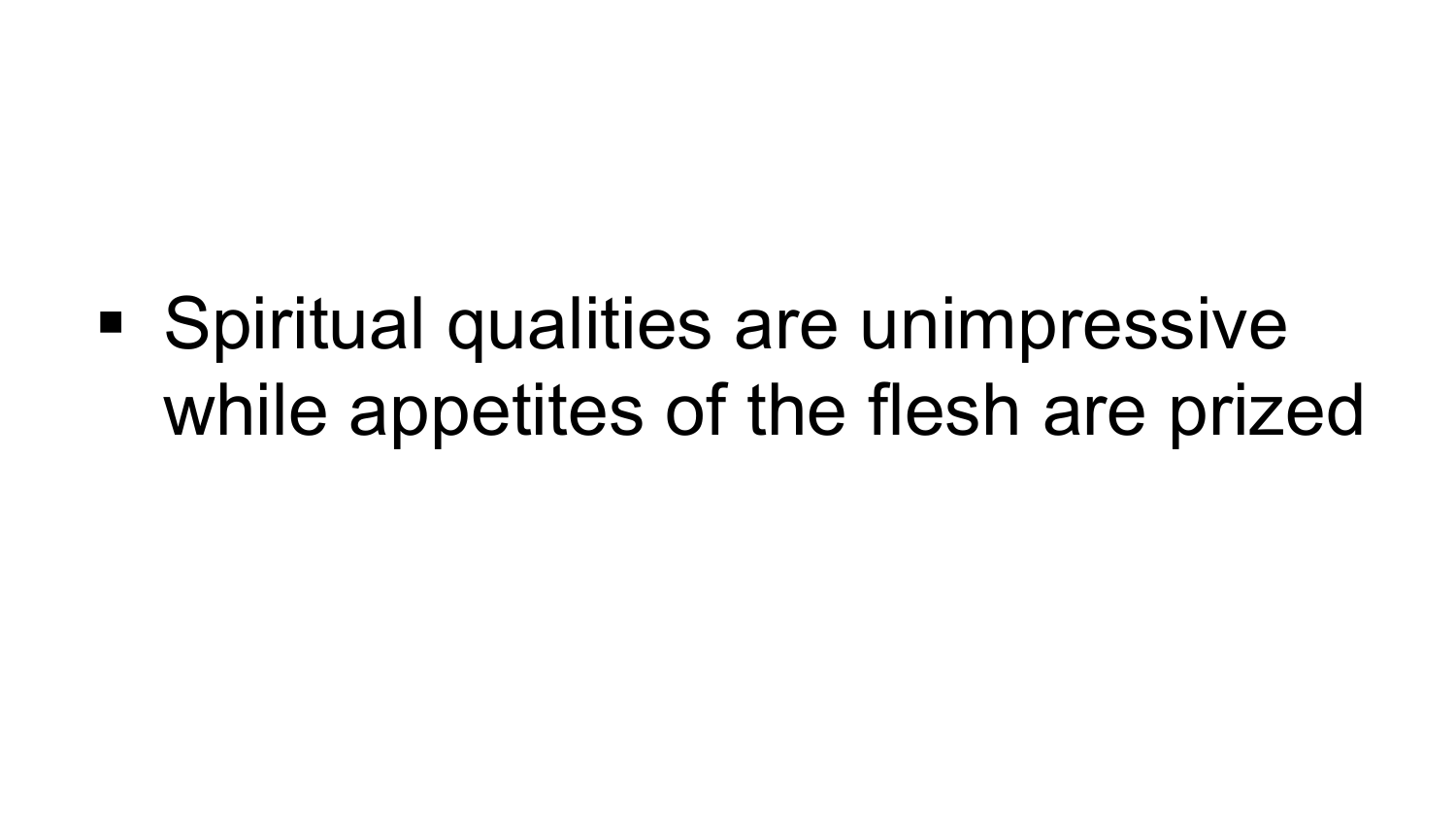■ Mostly impressed with materialism, intelligence, influence, or accomplishments i.e. much boasting and no credit given to God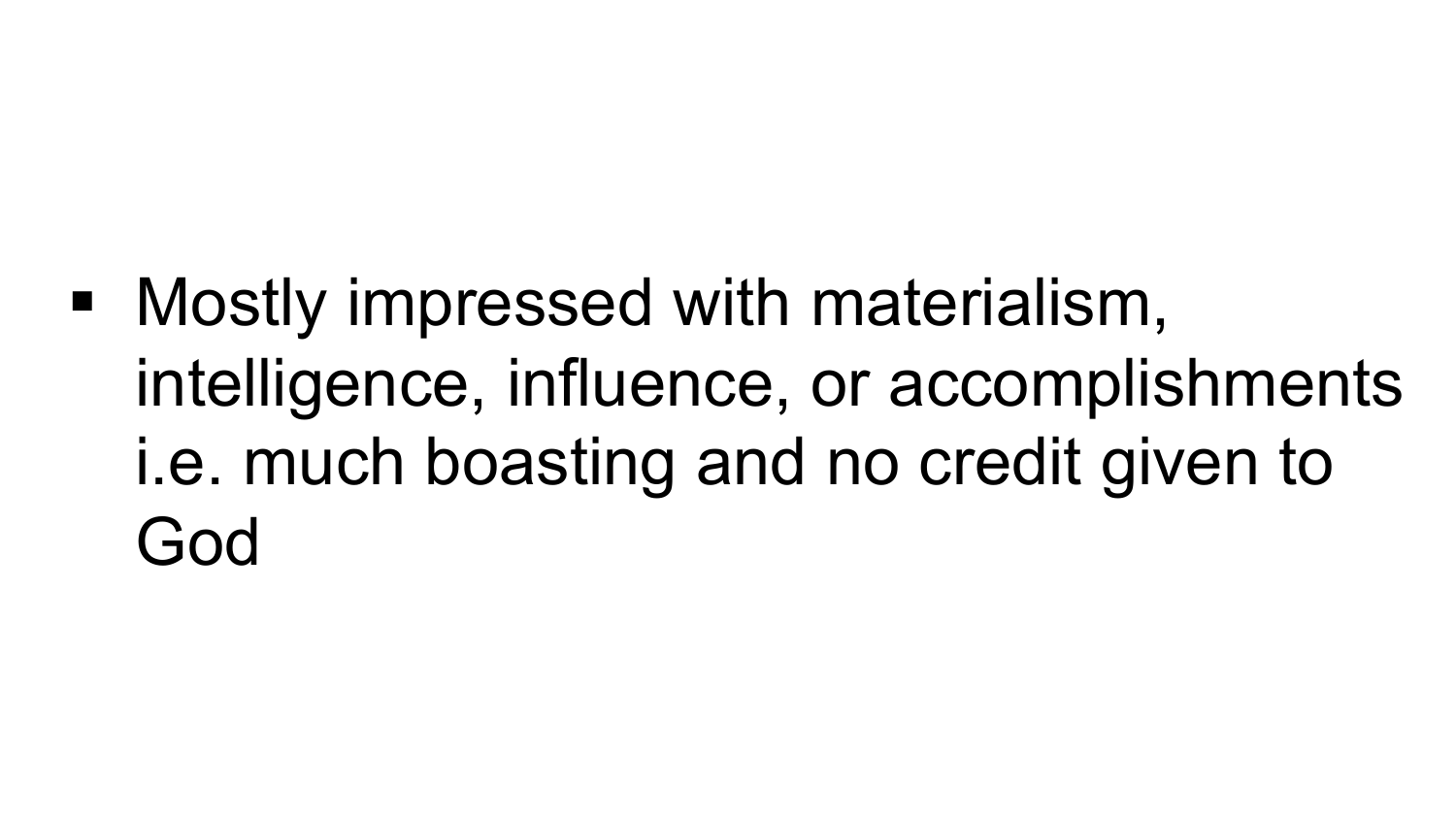# § Naturally skeptical, suspicious, or jealous towards others (who are most often only viewed as "competition")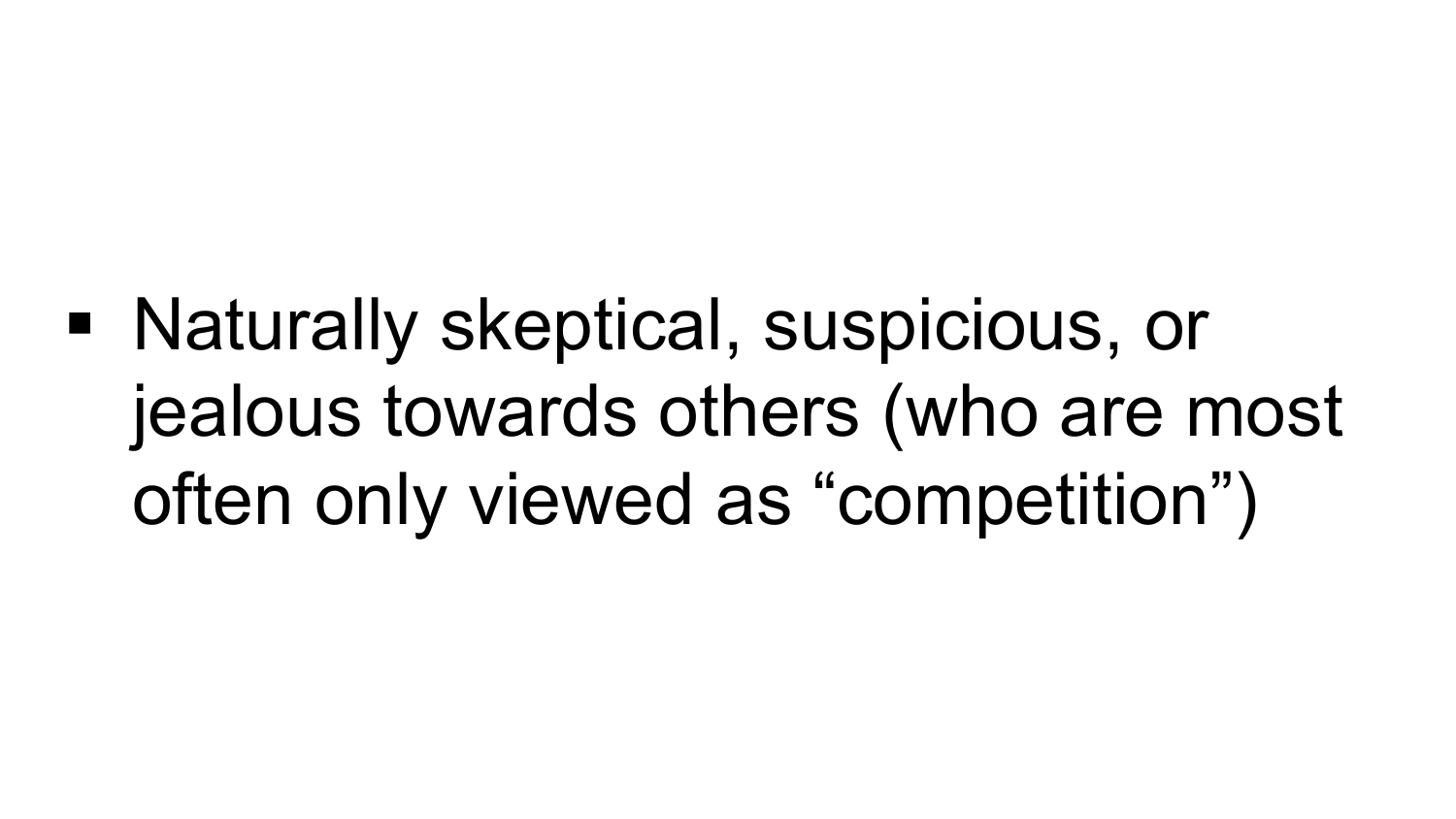**heavenly > spiritual Accepts** the reality of the spiritual realm and (through faith) seeks to **understand** and **apply** THAT reality to THIS material world and its pursuits.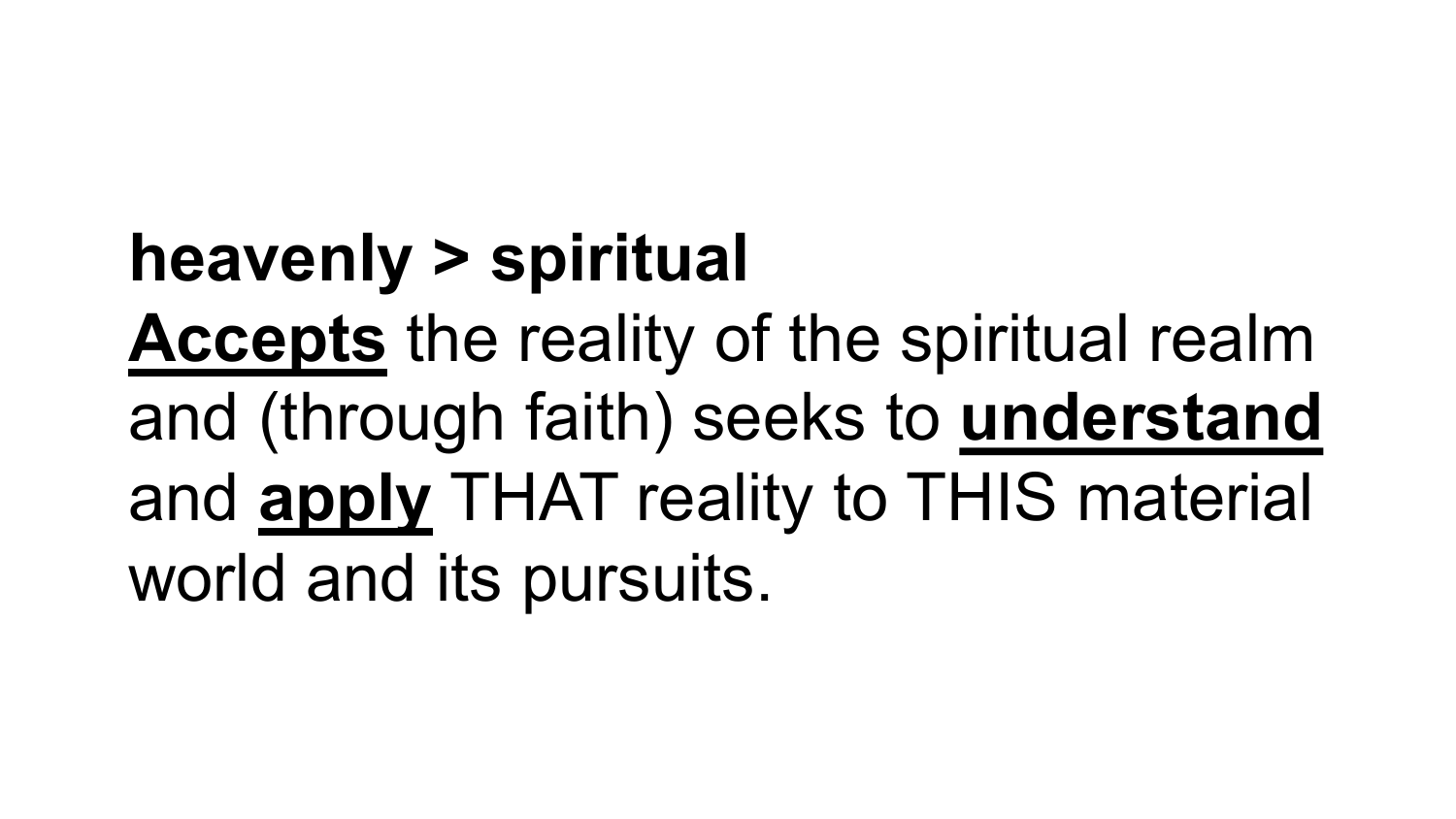### Human wisdom, focusing on **accomplishments** and **pleasures** is a dead end ... folly, frustration, and futility.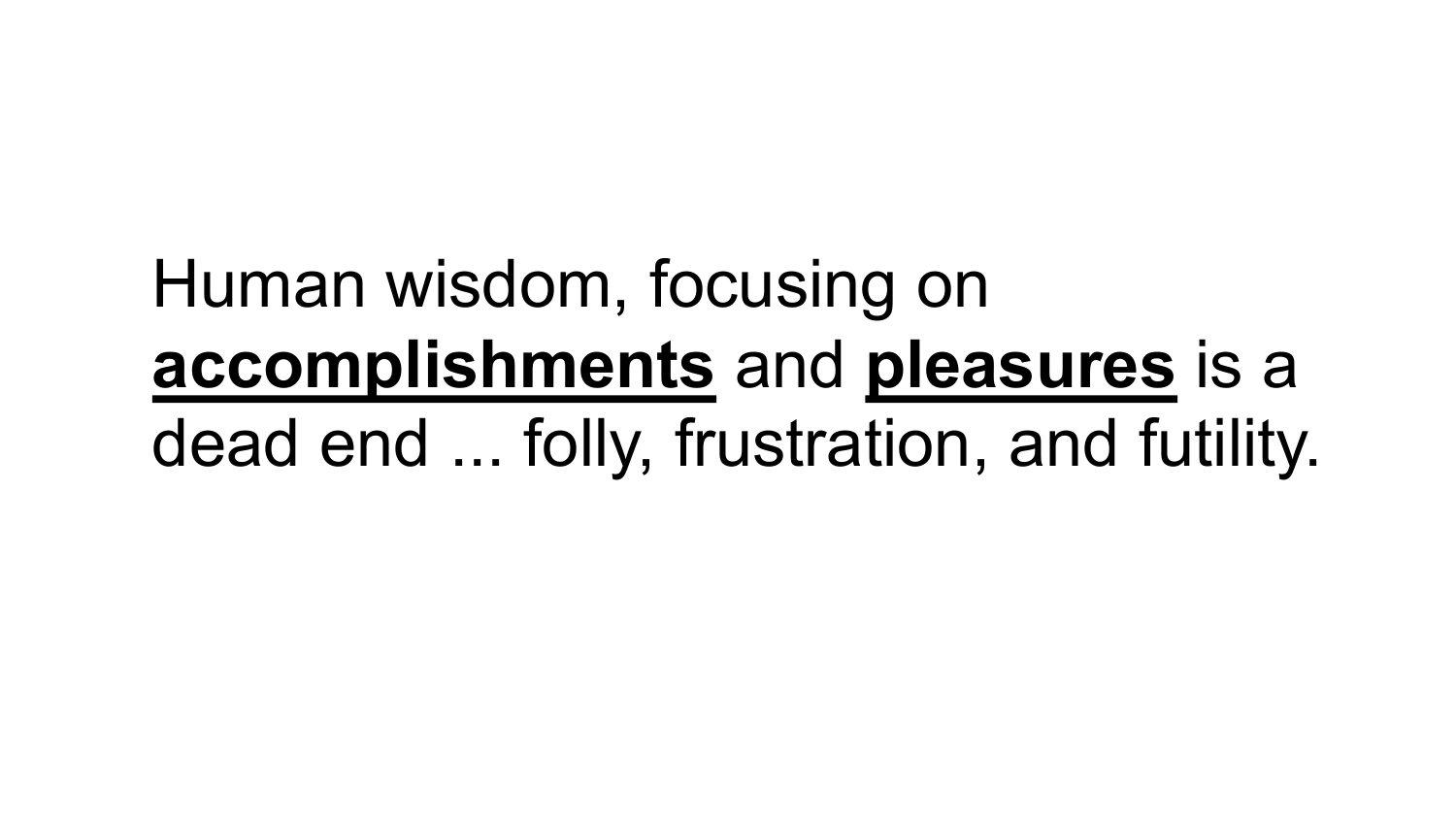#### God's wisdom, focusing on **righteousness** and **relationship** brings confidence and peace.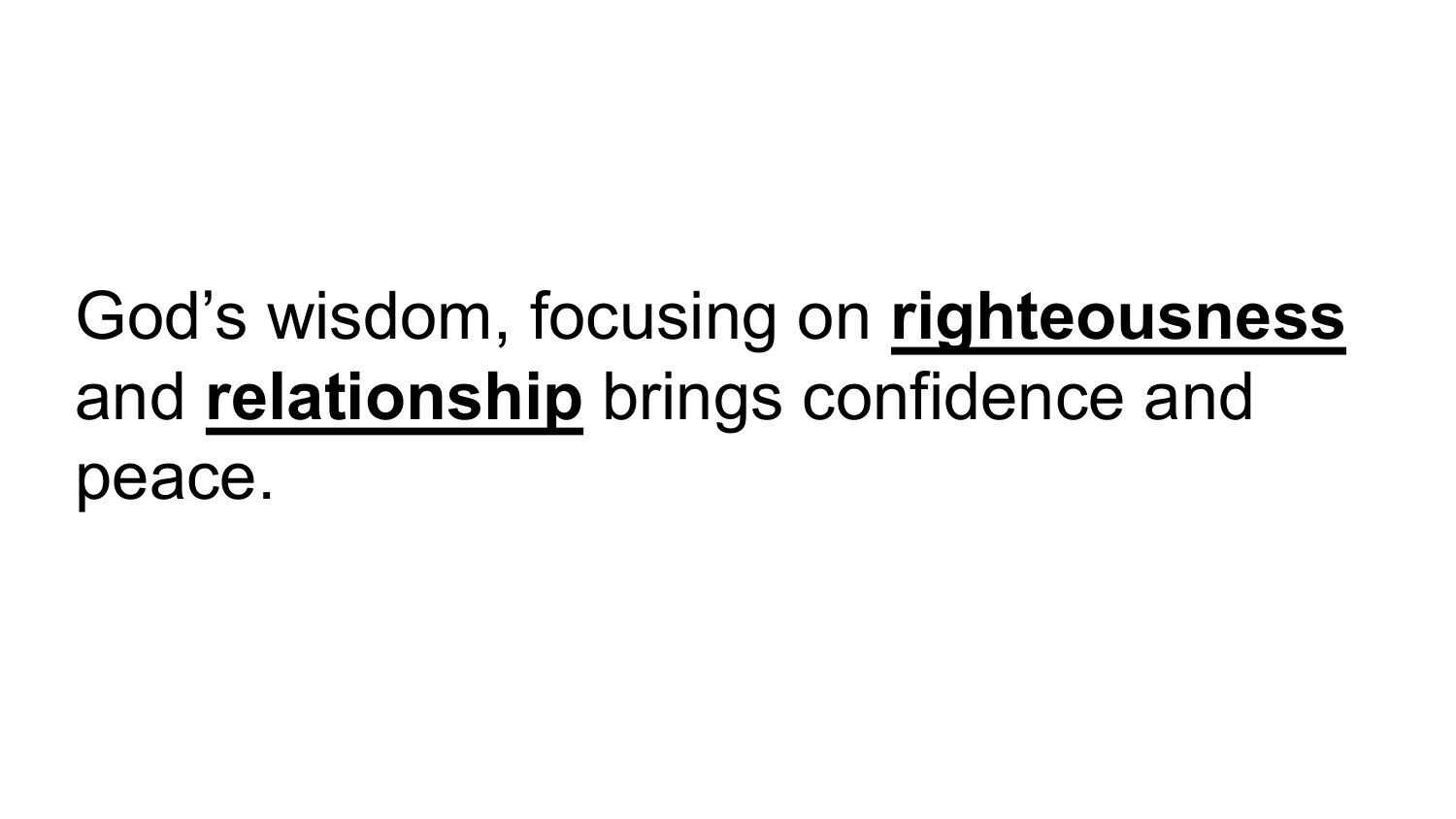### **REAL WISDOM UNDERSTAND** (big picture) **ACCEPT** (reality) **PREPARE** (action)